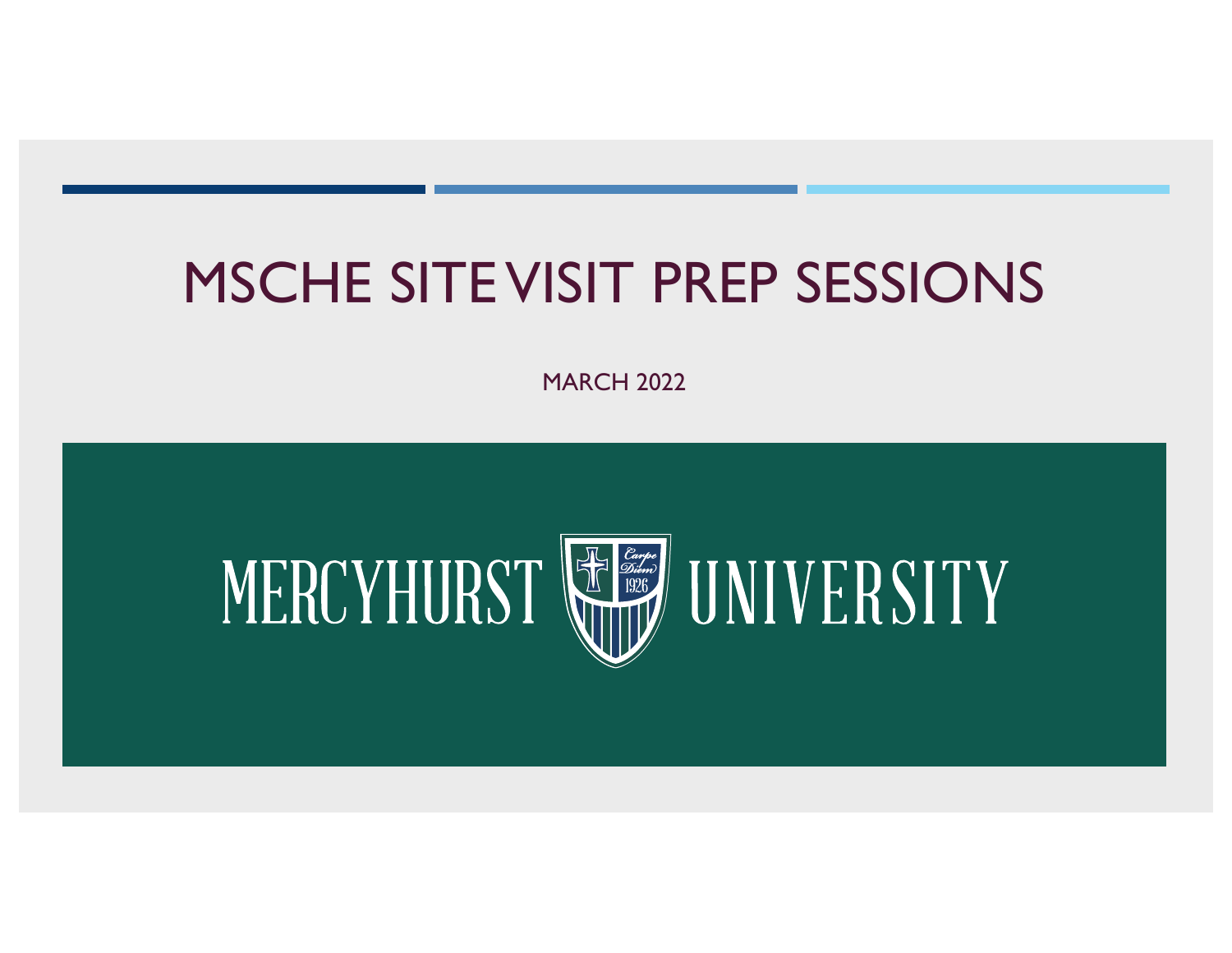# Site Visit Prep Sessions - Agenda

#### • Overview of the site visit process

- Why it is important
- What to expect
- Practice mini-session
- Final Q&A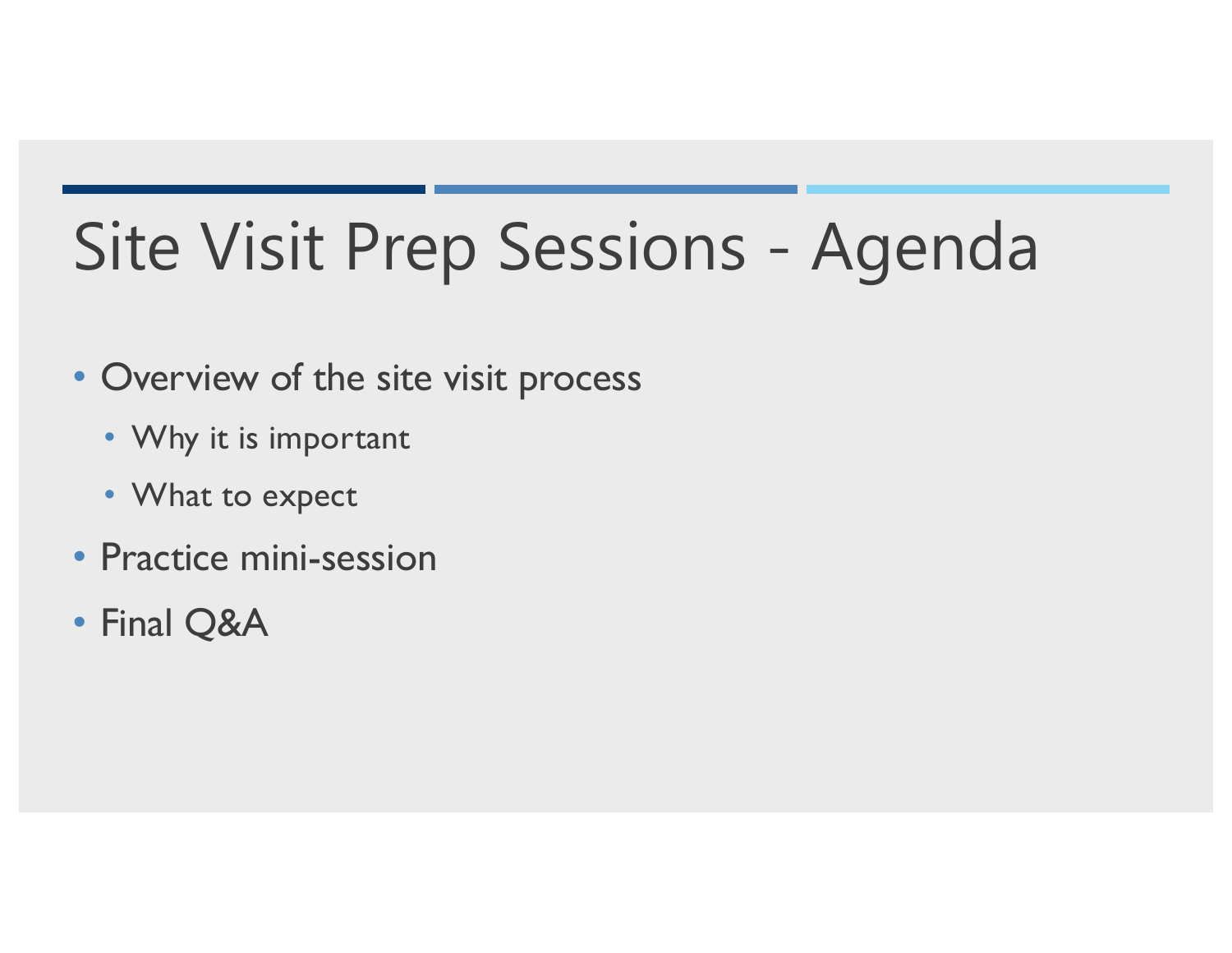## Why do we do accreditation?

- • Institutional (formerly regional) accreditors like MSCHE have been charged by the federal Department of Education with ensuring that all institutions meet a set of quality standards.
	- MSCHE confirms that we meet those standards, therefore making us eligible to award federal financial aid.
- • As part of the 8-year process, we are asked to prepare a self-study and then participate in the site visit process to earn reaccreditation.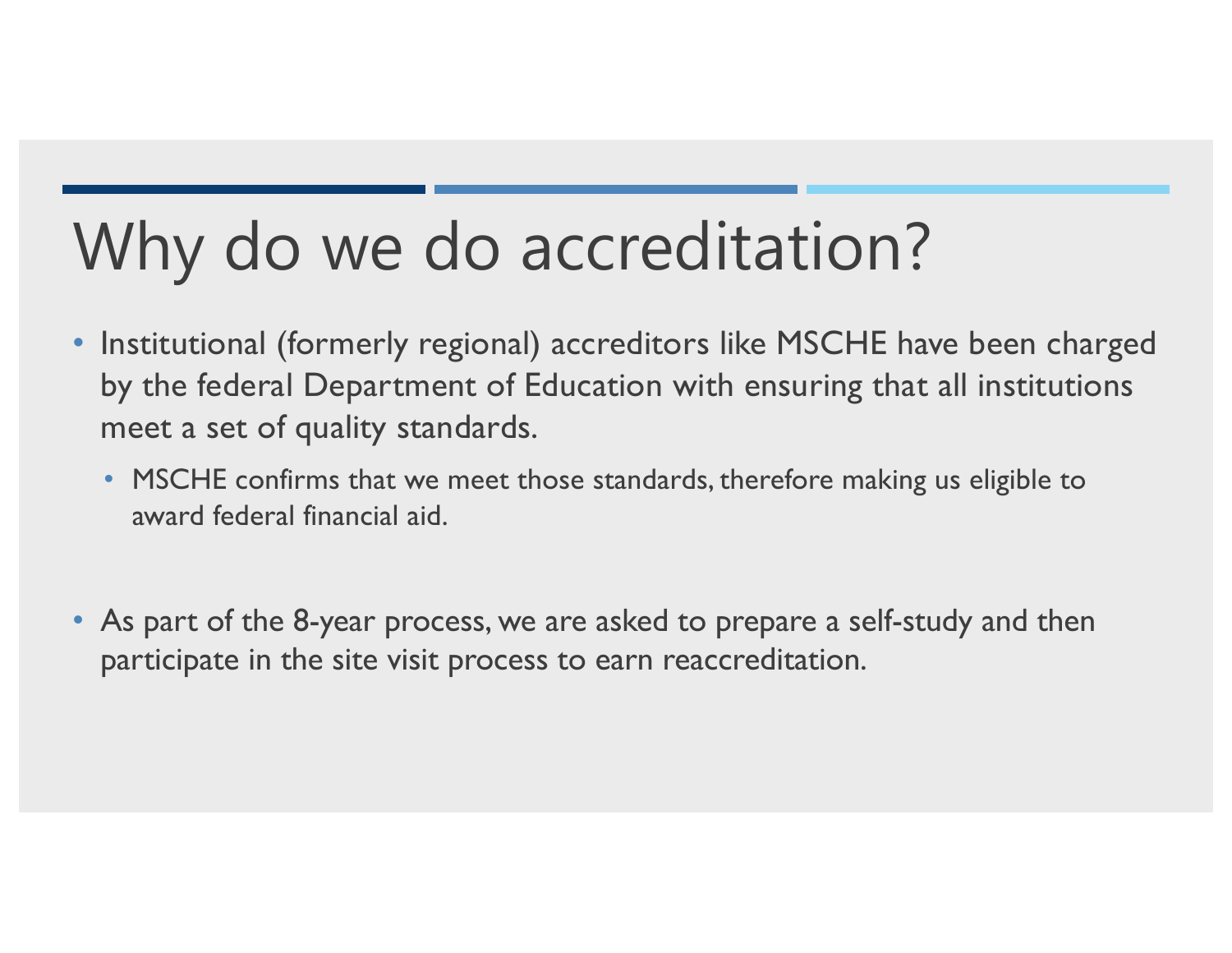## Site Visit Overview

- • The purpose of the site visit is to *confirm and clarify* what was written in the self-study report.
	- • The visiting team members will have already read our self-study report and have an idea about the status of our compliance. This visit helps them be sure they understand what we've submitted.
- • It is important that we are able to do just that: confirm what was written in the self-study report and willingly clarify and provide examples that demonstrate our compliance, as requested.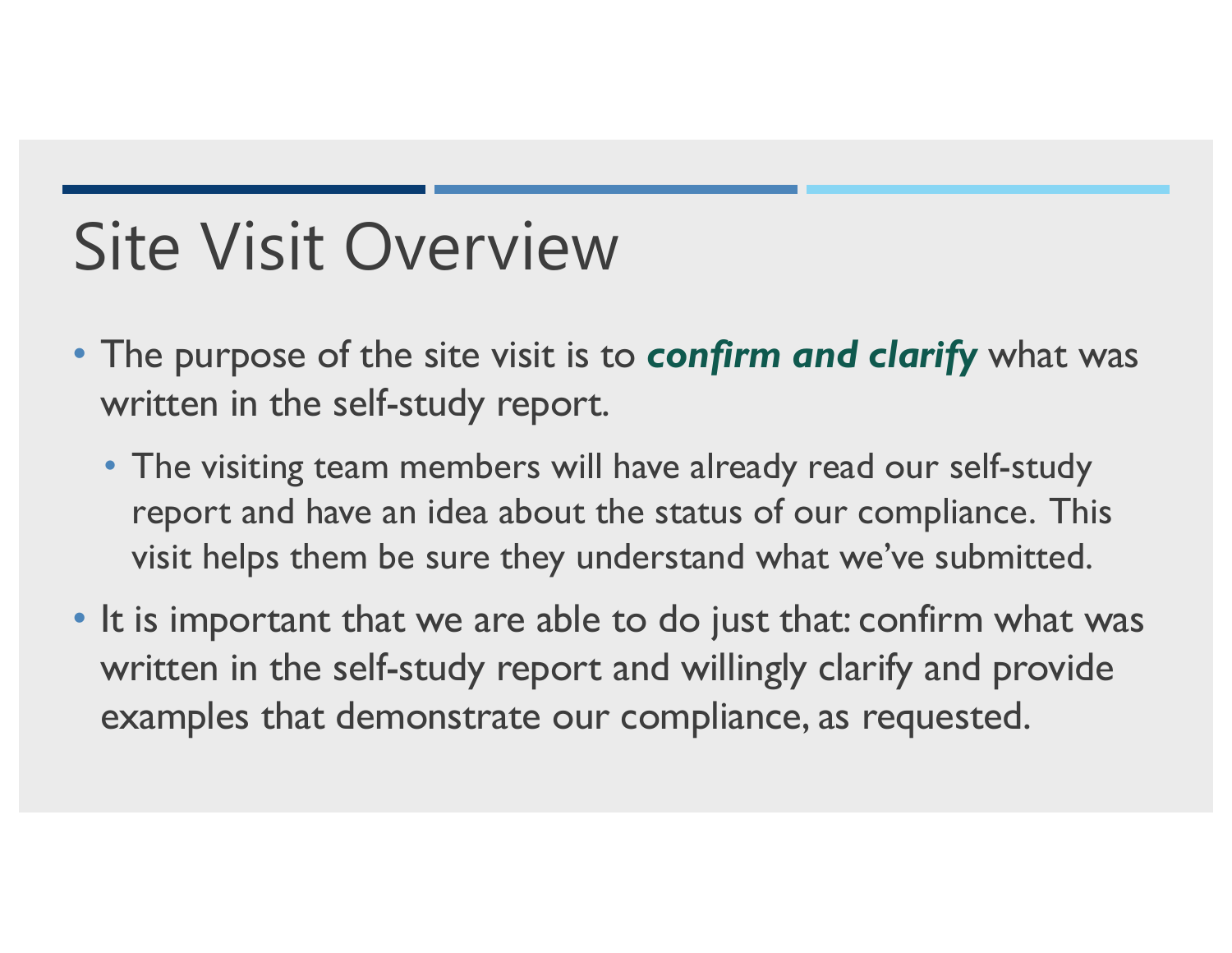## What to Expect

- • Because of the pandemic, we are hosting a *Virtual Site Visit.* 
	- All meetings are being managed through Zoom.
	- Most group meetings will be small 10-12 participants.
	- At least 1-2 members of the visiting team will be in each meeting.
	- Meetings are scheduled for I hour, but the visiting team may decide to end them early if they choose.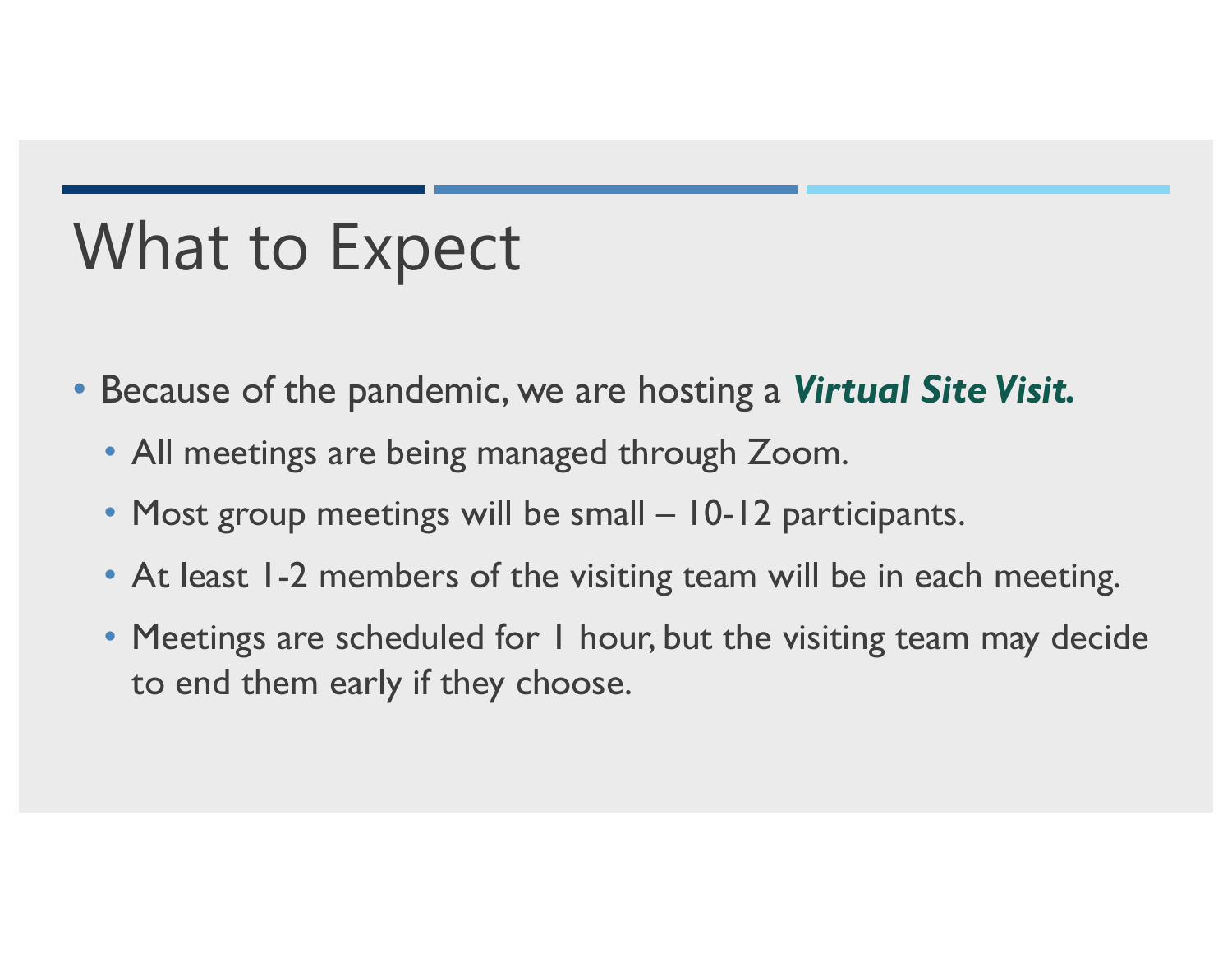## How to Prepare

- • Read the self-study
	- • Most important: the Executive Summary and the Standard that you will be representing
- • Reflect on your own unit/area
	- • Think of examples from your own area that you can share, and be ready to speak concisely about them.
- Take a breath! ©
	- • Remember that this isn't supposed to be a scary process it really is a group of our peers who are trying to help us be in compliance.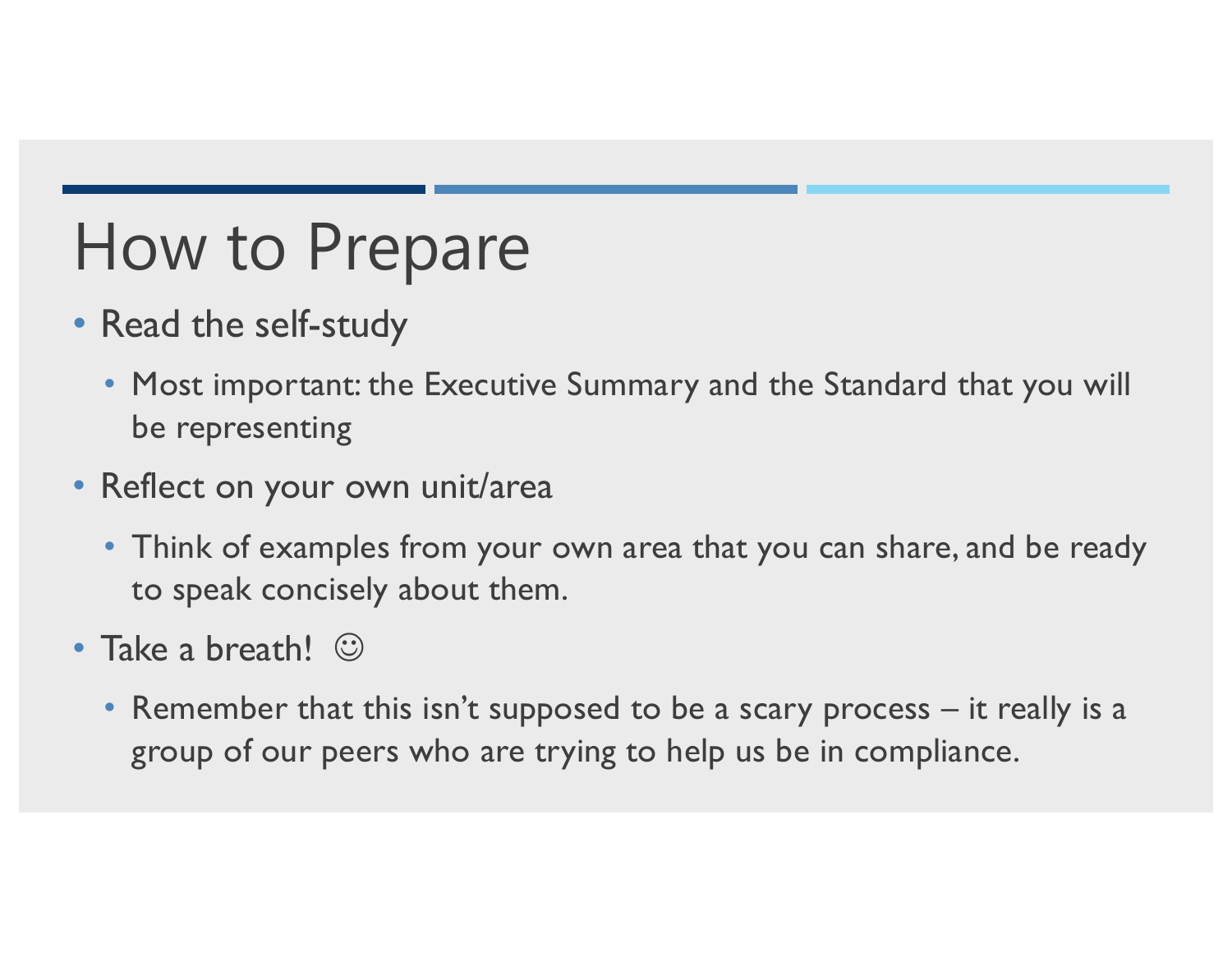## What kinds of questions will they

ask?<br>It's impossible to know for sure exactly what they will ask. However, we can make some educated *guesses about the types of questions that will be common …* 

- • Clarifying what is in the self-study
	- "I read in Chapter X that ... can you tell me more about that?"
- • Asking for additional information
	- "I see that you've done X. Can you share a different example of how you ..."
- Checking in on our progress
	- "It says that the school has ... How have you seen that manifested on campus?"
- • Talking about future goals
	- "One of your opportunities for improvement is ... Do you think that's realistic, and how might it be implemented?"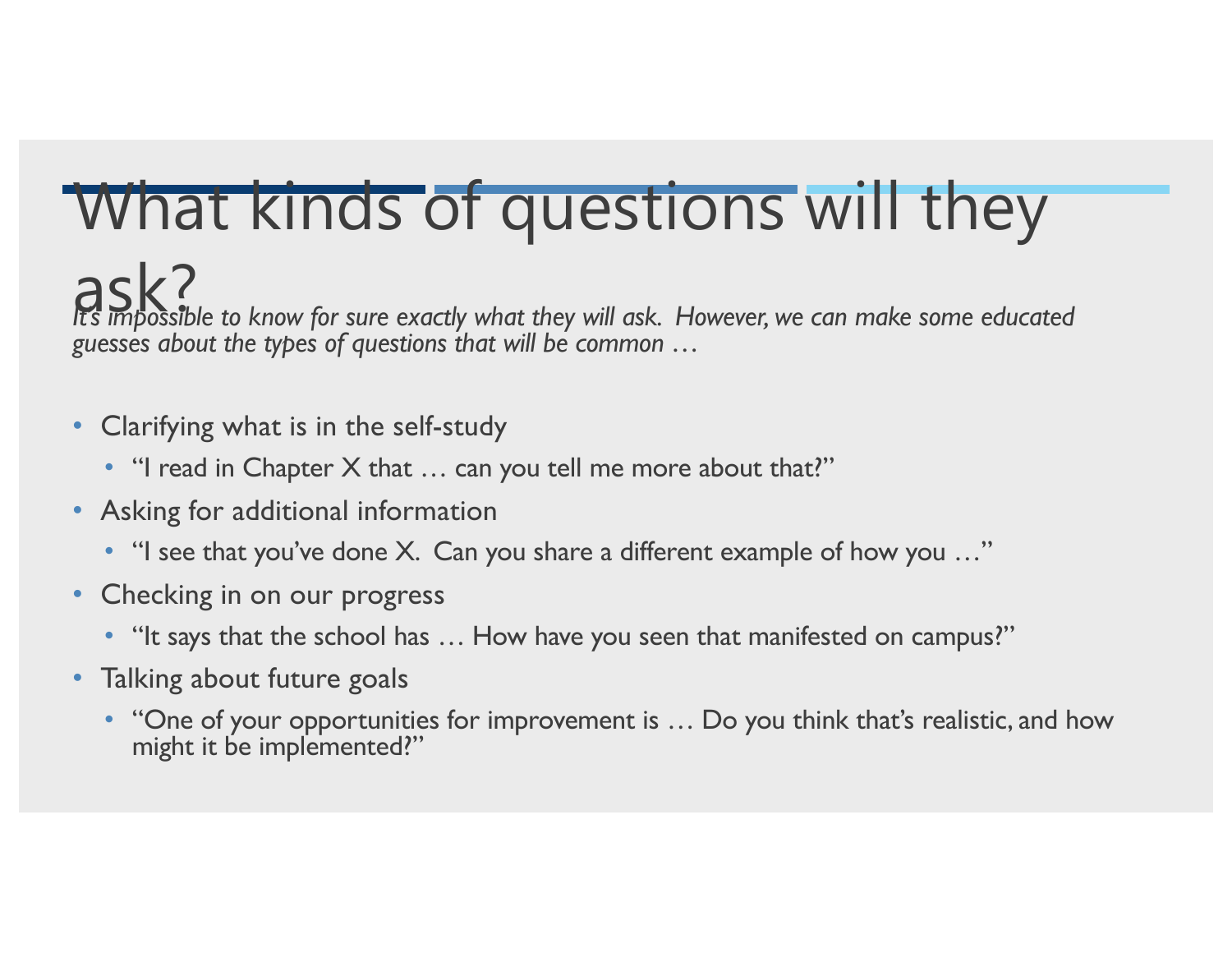# What should I say? What should I not say?

- You should tell the truth and provide information that advances the goals of the self study.
	- Provide clarification of what is in the document.
	- Share examples of the great work that your unit is doing.
	- • Be honest about where we are continuing to grow. Remember, this is about improvement – we don't have to be perfect, we just have to keep moving forward.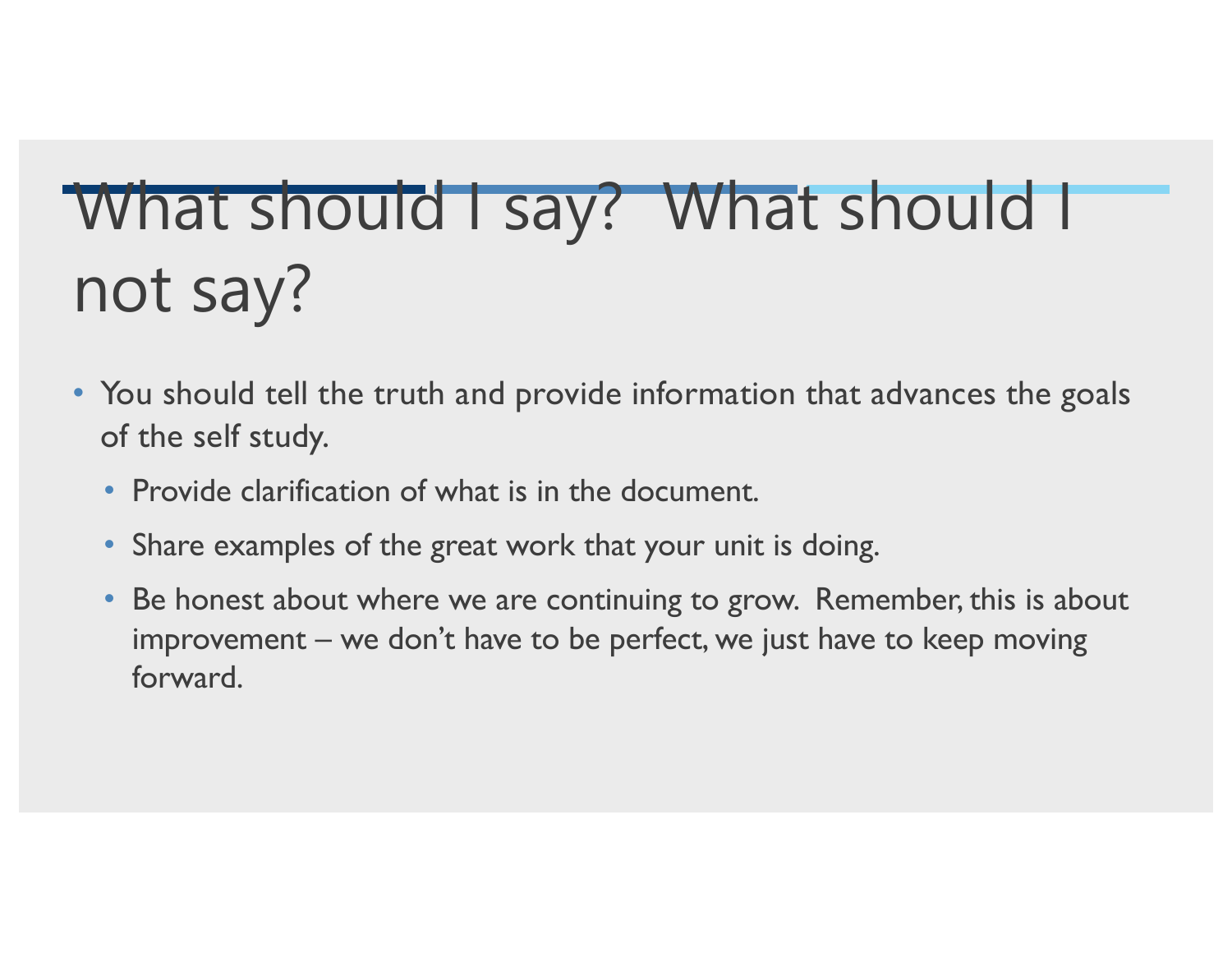# What should I say? What should I not say?

 • You *should not* say things that are untrue and or unnecessary, or that don't align with the goals of the self-study process.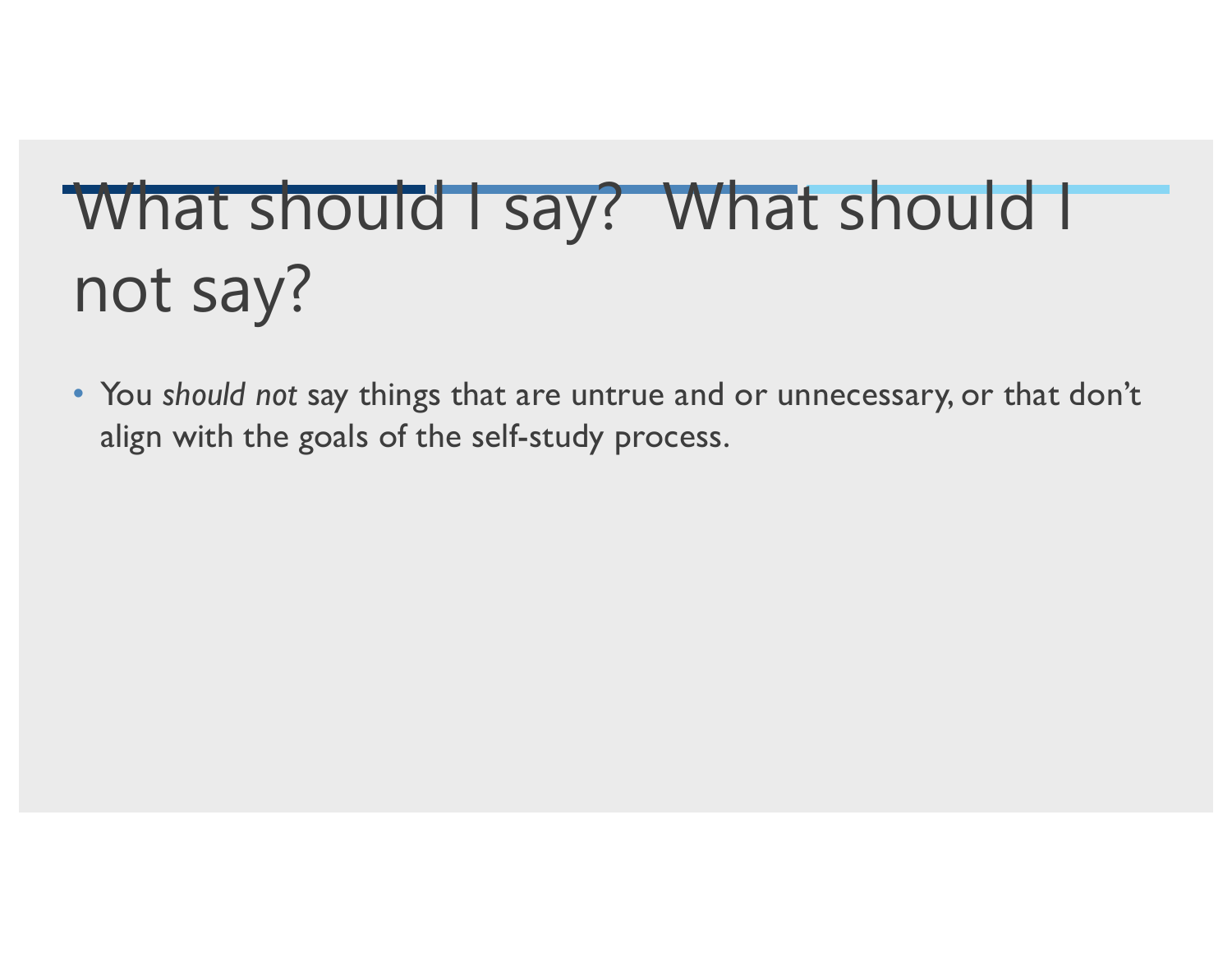## It's okay to not know an answer!

- • If a question is asked and you do not know the answer, that is okay.
	- Don't try to guess it's better to just say that you don't know than to make up an answer.
- • Some soft ways to respond:
	- • "My unit isn't the best place for that question, but maybe someone else in the room knows?" [if you know who should be able to answer it, it's okay to tell them]
	- "That's a great question I'll need some time to think about it."
	- "I'll find an answer to that for you."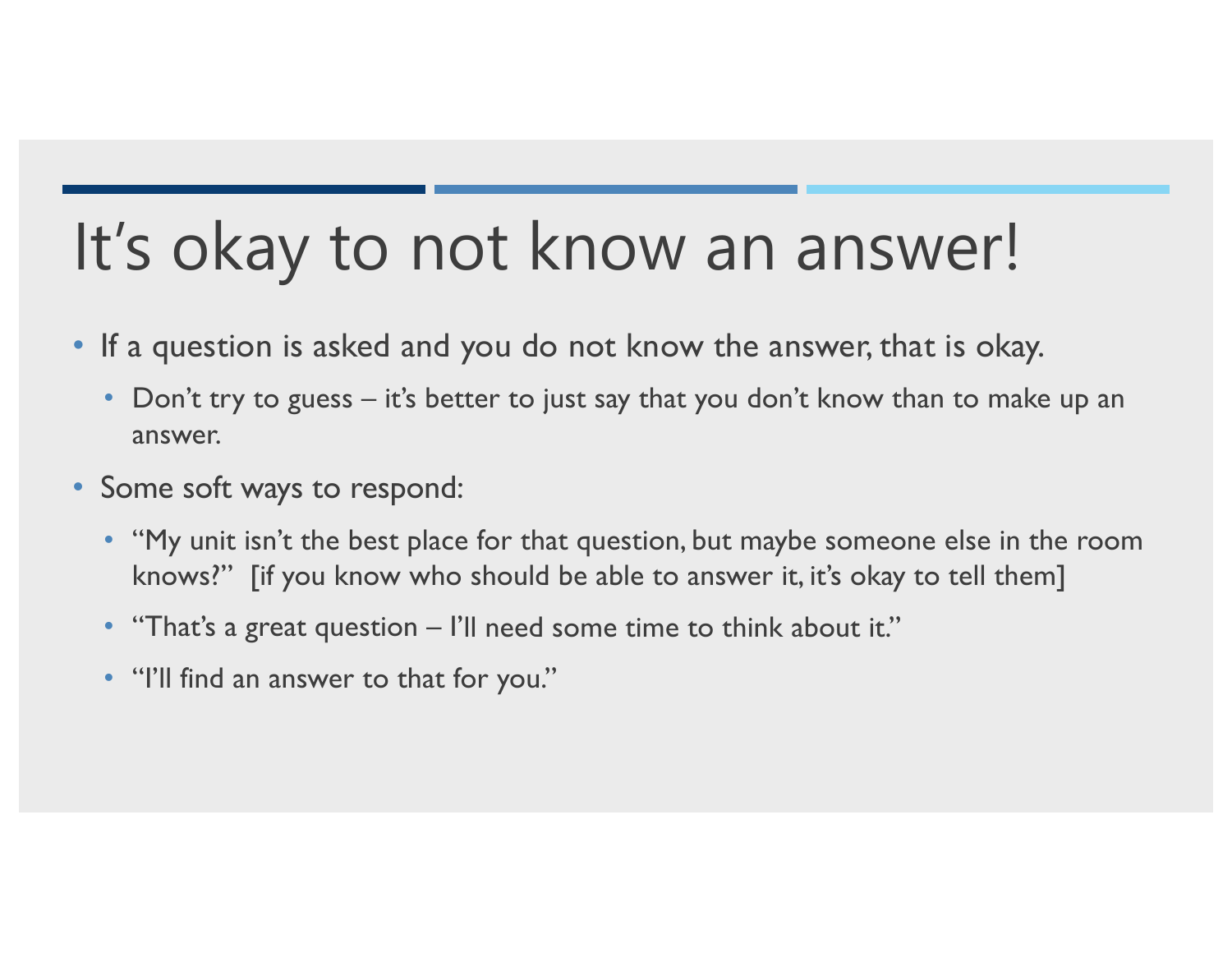### LET'S WORK THROUGH A PRACTICE QUESTION

CAN WE PLEASE SPLIT INTO TWO GROUPS?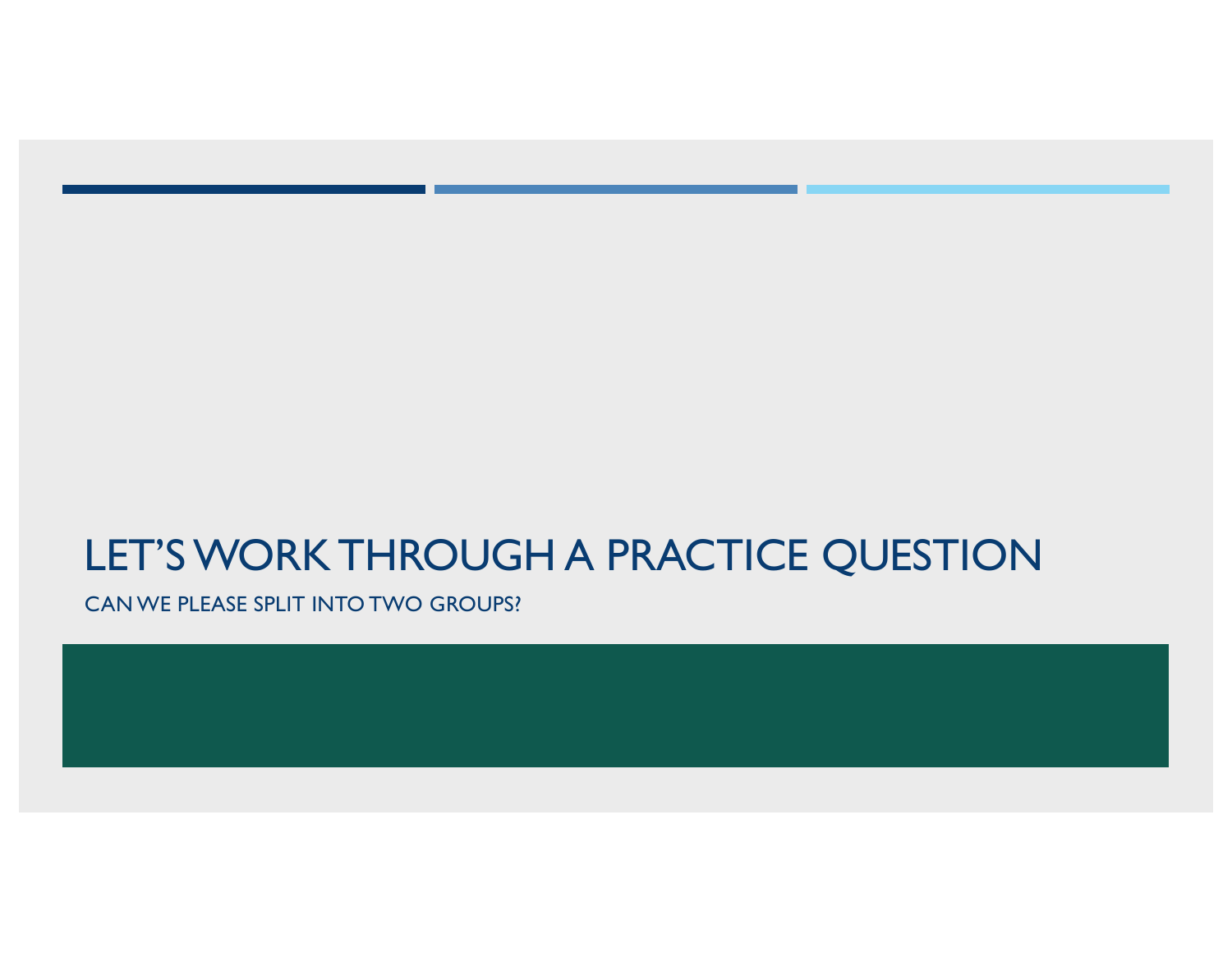### NOW, LET'S DEBRIEF. WHAT DID YOU EXPERIENCE?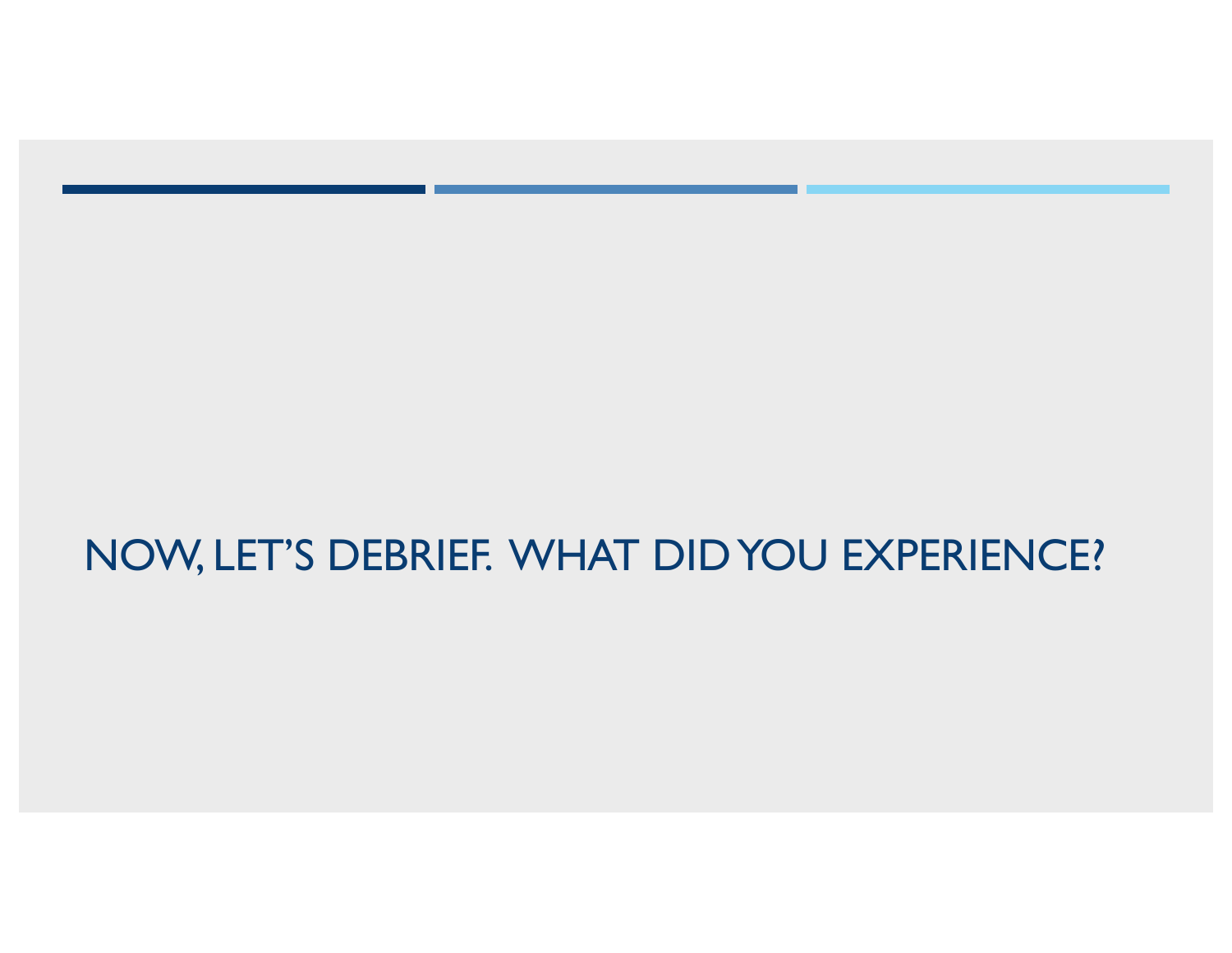# Quick Reminders

- • Balance the present with the future remember, this is about *continuous improvement* – don't focus too much on the past.
- • Be inclusive of every person and unit represented in your meeting group.
- Be honest, but avoid "airing dirty laundry"
- • Remember, Zoom is tough for everyone. Stay engaged, be mindful of body language and distractions, etc.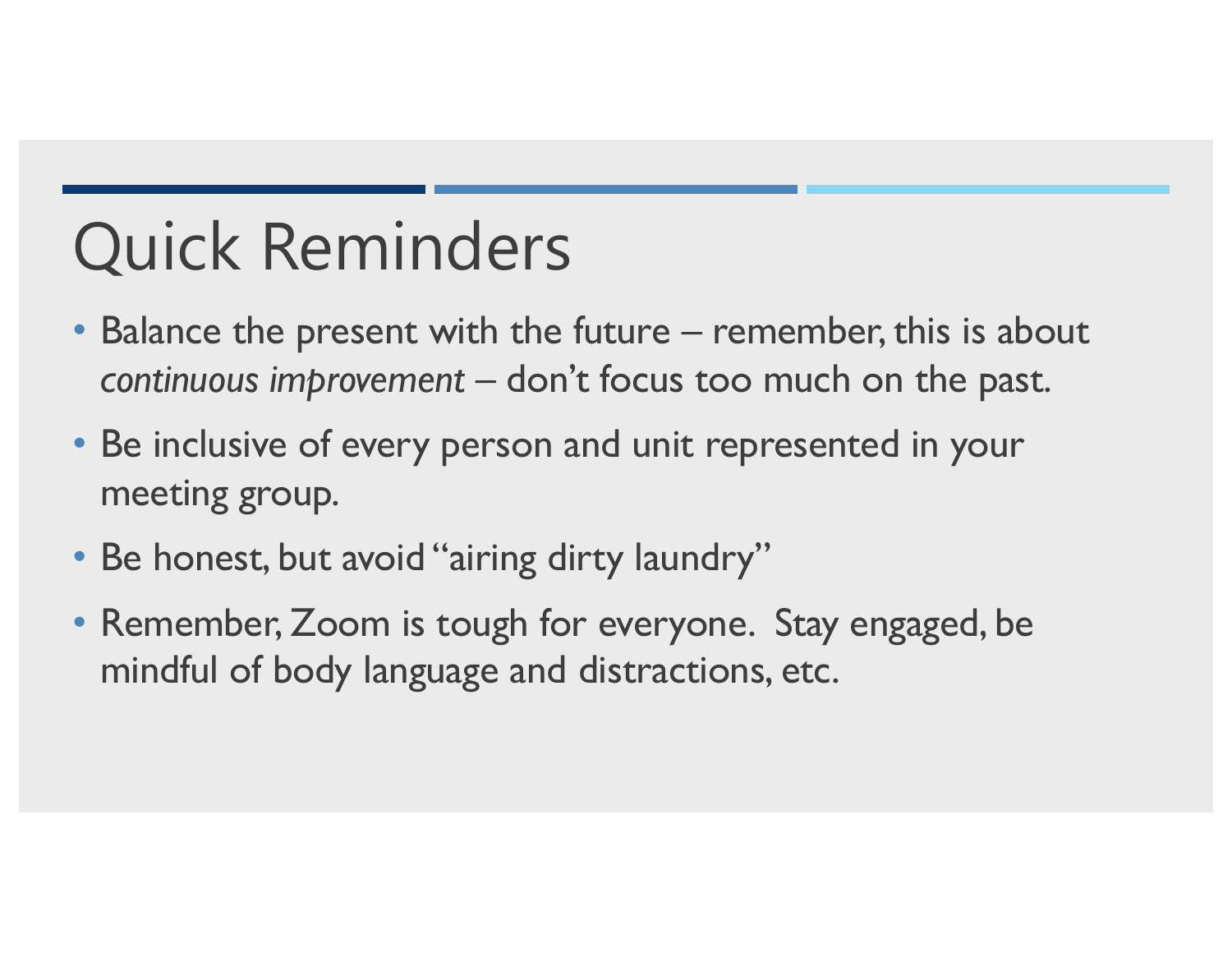# If asked for additional information …

- • If a team member requests additional evidence, please email [ie@Mercyhurst.edu](mailto:ie@Mercyhurst.edu)
	- What was requested (and attach it)
	- What meeting you were in
	- Who requested it
	- A short description of why, if you know it
- • We must upload all documents to a special portal, so nothing should be directly sent to any individual!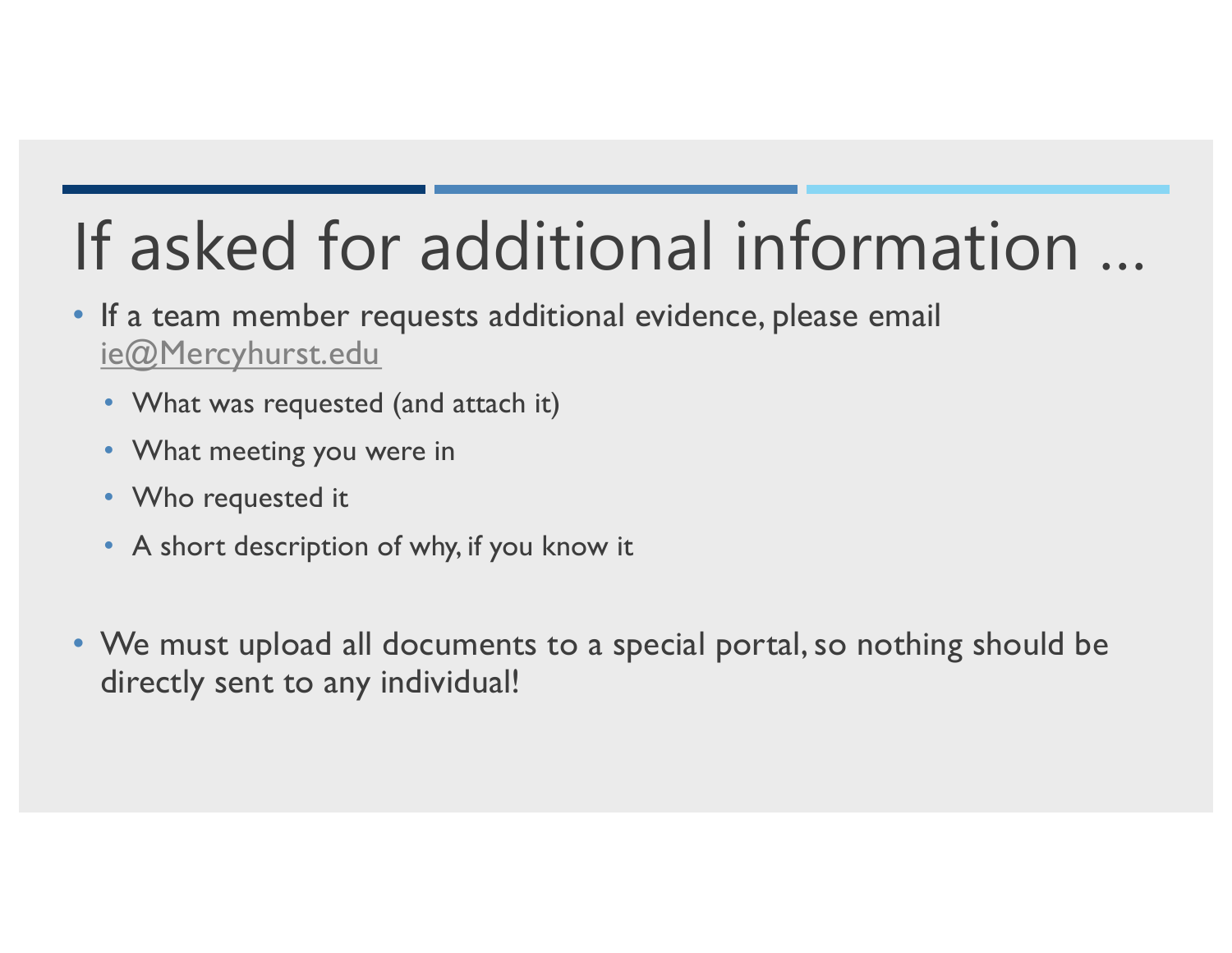## What comes next?

- • Each participant will receive information about their meeting
	- • A custom email with some specific questions for your standard(s), as well as the meeting time
	- A calendar invite with the Zoom link and meeting details
- • Then, we'll meet with the team! April 3-6 (most meetings M-Tu)
	- • Afterward, they'll write the report, share it with us, and we have time to respond. The final Commission action won't take place until November.